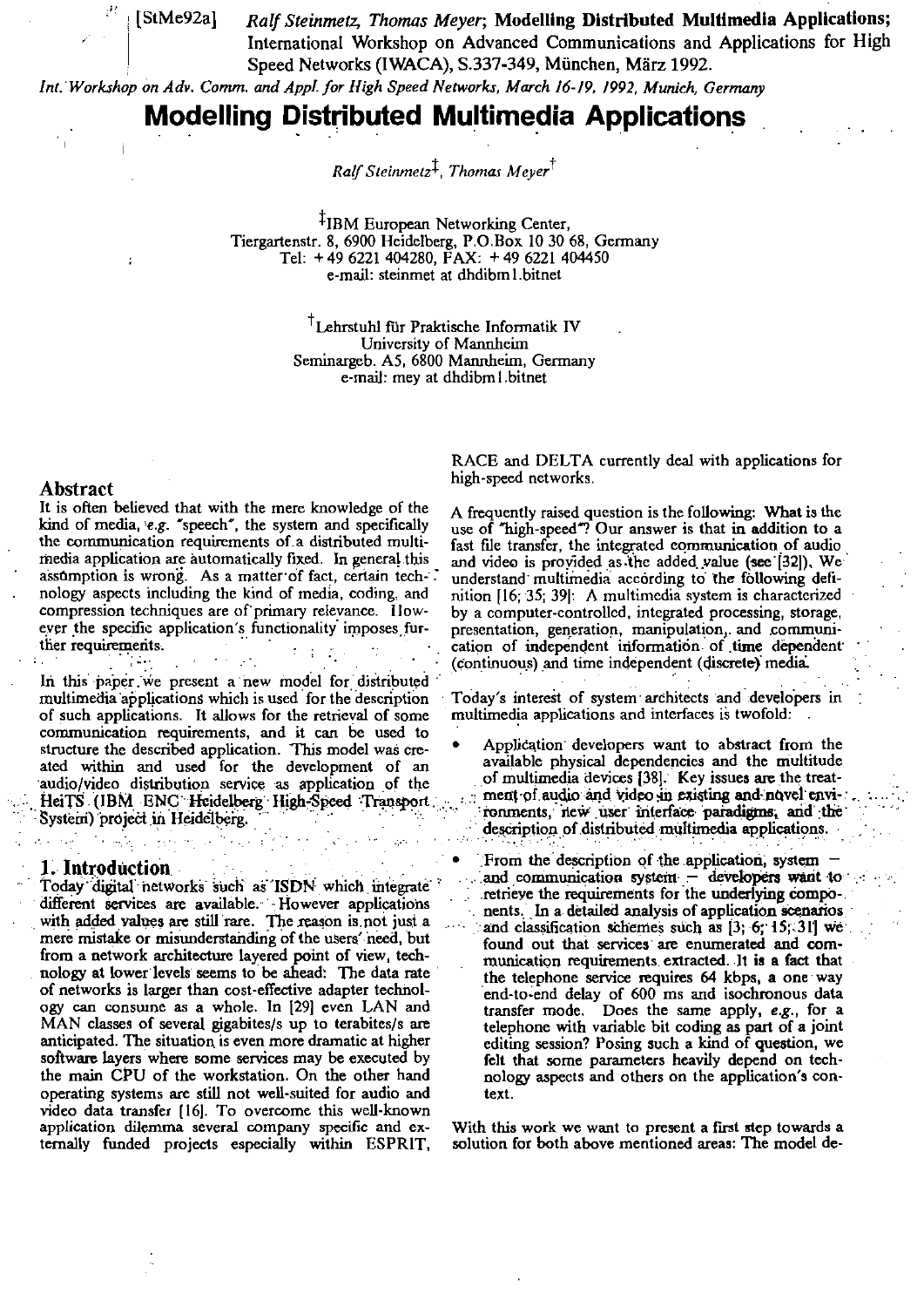scribes applications, some of their communication requirements, and allows for the retrieval of some communication requirements, and can be used to structure the described application using object-oriented techniques. This model was created within and used for the development of an audio/video distribution service as application of the HeiTS (IBM ENC Heidelberg High-Speed Transport System) project [17; 14].

Previous work showed the dependency of the communication requirements from the kind of media [40], CCITT service class [1], and from applications within different service classes [42]. Our work can be regarded as a follow-on.

In the following section we present a short discussion about media and the state of the art concerning the derivation of communication requirements. We developed a model with five levels of abstractions which are subsequently described. In a final section, some aspects of our actual implementation are presented.

## 2. Some Communication Requirements Depend on the Application's Context

In this section we focus on some communication oriented system requirements: Within the traffic mode we distinguish the isochronous, the synchronous and the asynchronous mode. Each packet communicated using the isochronous traffic mode must be delivered within a well defined time interval. The synchronous mode assures packet delivery before a specified end-to-end delay. The asynchronous mode may only assure an average throughput for many packets. In order to cover multimedia aspects, we address the communication parameters going beyond the OSI specifications. Particularly the throughput in terms of a guarantee is of central importance for audio and video. Some application rely also on a guaranteed end-to-end delay (transit or round-trip) and request certain error handling (reliability) [12]. For multimedia additionally synchronization of various data

streams is important and must be taken into account [22: 34: 37]. The consideration of various data streams together imposes also new requirements towards call managements [15]. High-speed networks open the potential for "computer-supported cooperative work" applications applying multicast techniques at different levels [10, 30].

Let media be the following set:

#### $M := \{ text, graphic, image, video, audio, ... \}$

At certain levels of abstraction media appears as a combination of other kinds of media, TV-data is a combined audio/video data stream.

With respect to the time domain, multimedia systems deal with two categories of media [16; 35; 39]:

- Discrete or time independent media such as text. graphic and image are cosidered to be the traditionally known media from the computer science perspective. Processing of discrete media has no real-time demands. In general, this kind of media leads to the use of reliable transmission and a certain average throughput.
- Continuous or time dependent media like audio and video include real-time requirements. An audio packet arriving too late is of no use in a conversation supported by a telephone application and can be discarded. Other time-critical data relates to, e.g., a shared pointer in a workstation conference. The main communication requirements cover guarantees of throughput and end-to-end delay. For uncompressed continuous media communication often errors may be tolerated.  $\mathcal{L}_{\rm{max}}$

In a first approximation it is useful to derive some values for the different communication requirements as described above, done  $e.g.$  in  $[18; 40]$  and shown in Figure 1. In [20] the pure media-oriented view is mixed with some services distinguishing, e.g., audio, voice, clectronic mail and facsimile.

an Alban (1977)<br>Talah

|                                       |                        | $\sim$ $\sim$<br>Video |                          |                                   |
|---------------------------------------|------------------------|------------------------|--------------------------|-----------------------------------|
| <b>Service State</b>                  | Volce                  | Uncompressed           | $\sim$ Compressed $\sim$ | ∙Data                             |
| Information rate                      | 16~64Kb/s              | $\sim$ 100Mb/s         | $\sim$ 1.5Mb/s           | $0.2 - 10$ Mb/s                   |
| Packet delay                          | $-250$ ms              | $\sim$ 250 $ms$        | $\approx$ 250 $ms$       | ~15                               |
| <b>Fluctuation of</b><br>packet delay | 10 <sub>ms</sub> order | 10ms-order             | 1ms-order                | 1 <sub>ms-order</sub><br>the com- |
| <b>Packet loss</b>                    | 10-2                   | $10-2$                 | $10^{-11}$               | $10 - 11$                         |

Figure I. First approximation: Some communication requirements in relation with the medium [40]

With the knowledge of the medium and its requirements at the level discussed so far, it is often mentioned that audio or video in a conversational service necessarily requires isochronous data transfer mode. In general this is wrong! In order to avoid glitches (in the case of audio) a maximal transit end-to-end delay (from source device to sink device) must not be exceeded. If data arrives too early and sufficient buffering space is available, a constant data delivery rate at the sink can be guaranteed. Isochronous communication reduces buffer requirements and therefore is cost effective especially for high-quality video signals and longer end-to-end delays. Resuming, the synchronous mode is required, whereas an isochronous mode is helpful and often convenient.

As discussed in [1; 2] such a first approximation does often not apply to all applications to the same extend. With respect to the tolerable end-to-end delay, e.g., it is com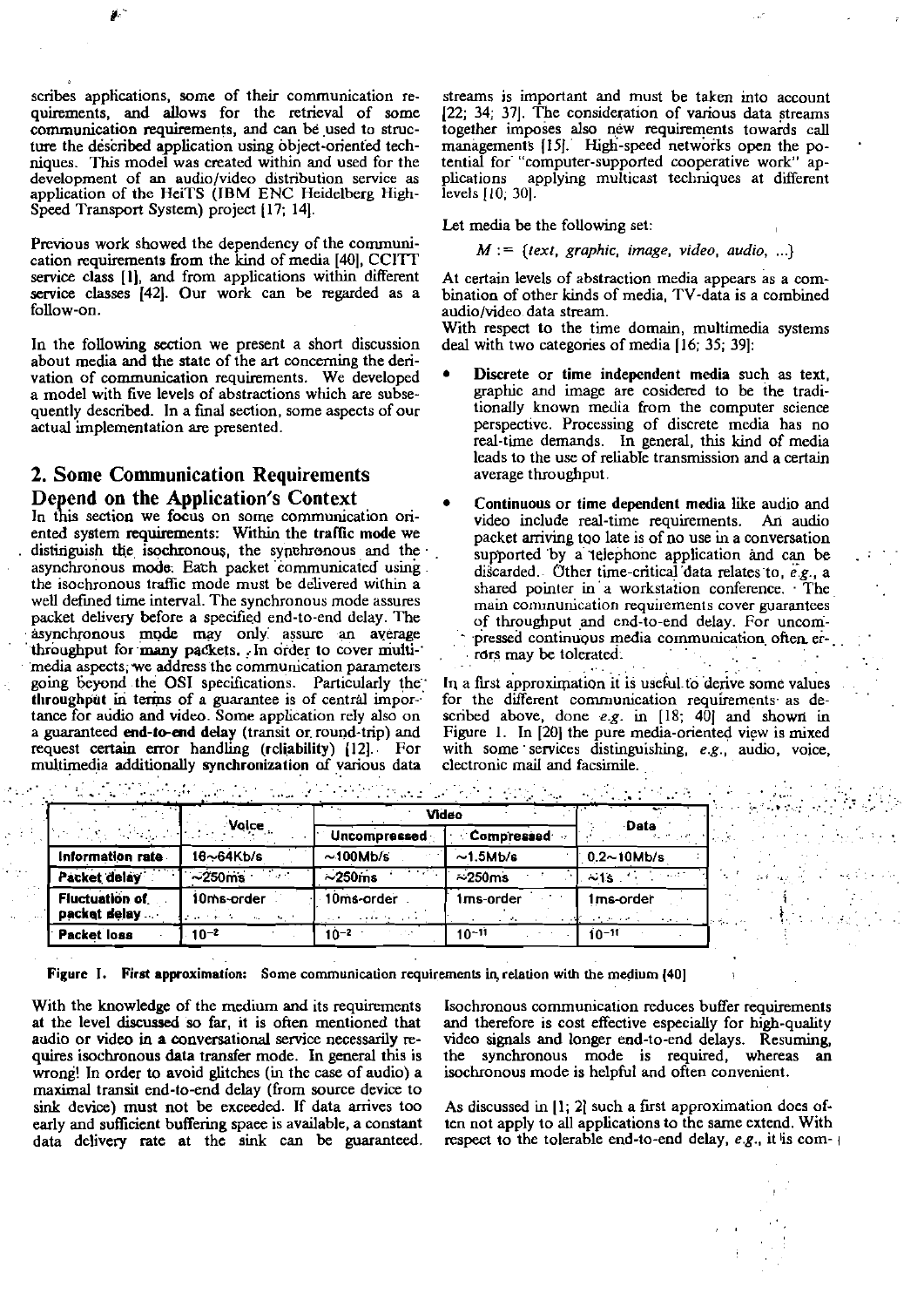pletely different if voice is used in a conversational or retrieval service. Applications can be grouped in categories according to the CCITT classes of service [6; 7] (see Figure 15). Similarities within this groups can be used to derive common requirements [1].

However applications within the same service class may have very different requirements such as the high-speed telefax and a telephone service. The great diversity of CCITT services and application within the individual<br>CCITT service classes leads to a great variability of<br>communication requirements. Therefore three groups of performance criteria can be distinguished [42]. Delay sensitive, loss sensitive, and delay and loss sensitive. This classification does not cover the criteria we want to discuss and it is very coarse. A service has to be treated within its context; coding and compression has to be taken into account. High-speed networks capable of communicating multimedia information support the trend to more interactive distributed applications enabling capabilities of different service classes within the same application. Therefore it is difficult to classify applications such as distributed tutoring or joint editing according to the CCITT scheme.

In the following we present a model with five levels of abstraction which takes into account the application's context, the system structure, and the used technology. At the most abstract level, basic functions describing the generation and consumption of different kinds of information are identified. These functions are combined to types of functional units. At the next level kinds of media are related with them. An application combines several functional units and defines the context. At the placement process locations are associated. In the following section we will start with the description of the basic  $\textbf{functions}_{\mathcal{O}(\mathcal{C})}[\phi_{\mathcal{O}(\mathcal{C})}(\mathcal{C})] \otimes \phi_{\mathcal{O}(\mathcal{C})}[\phi_{\mathcal{O}(\mathcal{C})}(\mathcal{C})] \otimes \phi_{\mathcal{O}(\mathcal{C})}[\phi_{\mathcal{O}(\mathcal{C})}(\mathcal{C})] \otimes \phi_{\mathcal{O}(\mathcal{C})}[\phi_{\mathcal{O}(\mathcal{C})}(\mathcal{C})]$ 

#### 3. Identification of Basic Functions

 $\mathcal{A}_{\mathcal{L}}$  .

 $\sim 10^{-1}$ 

 $\sim 10^{-10}$  M

For the analysis of applications and the derivation of their communication requirements at the most abstract level we have identified four disjoint basic functions. Two related to data generation/capture and the other two dealing with data delivery/presentation/storage.

 $\sim 10^7$ 



Basic functions: Persistent and nonpersistent Figure 2. information generation, presentation and storage

The information capture and/or generation shown in Figure 2a has the fundamental property of handling unique (not recoverable) information. This information

can not be directly influenced by the application process with operations like "stop" or "replay". Typically this information is derived from the surrounding of the computer as it may be the voice "generated" by a videoconference user. But also processes within the computer generating deliberately unpredictable results such as within some simulation and animation processes belong to this category of generation of nonpersistent information. From the operating system point of view the information is read from a device like a camera, microphone, keyboard or process. The system reading the information must guarantee the required throughput for the data transfer. The flow control is determined by the process of nonpersistent information generation and the available Even with additional knowledge about buffer space. coding and compression techniques used, still both, synchronous and isochronous data transfer may be used as long as the peak data rate for time dependent media is assured. At this level of the model, the data delivery function is not determined, i.e., the choice of synchronous or isochronous traffic mode depends on the buffering capabilities and real-time behavior of the system.

The second type of input data denotes information which is "predictable" as shown in Figure 2b. This information allows for operations like "stop/go" or "replay", because the process of data generation can be started again or the whole information is stored somewhere. Data processed and presented by retrieval systems such as videotex is typically stored on large file servers and comprise this basic function dealing with the generation of persistent information. In multimedia environments persistent information is often retrieved from optical memories.

Most applications include the presentation of persistent and nonpersistent information (see Figure 2c). This presentation covers the various media including audio and video. A video-telephone service has four presentation functions, for each user audio and video delivery respectively. As data presentation for audio and video must be "continuous" the information transfer towards or through the presentation component has to allow for a guaranteed throughput according to the quality, coding. and compression agreed upon  $\mathcal{L}^{\text{max}}(\mathcal{A})$  .

As shown in Figure 2d the fourth basic function relates to the storage of data. Only long-time data storage is considered and not any buffering within the data paths. If an application uses this function the primary requirement on the system is reliability. If the information is stored it may be used later on for further processing by other applications and should therefore be, in general, free of errors. Nonpersistent information is converted to persistent information by the process of storage.

All basic functions can, but must not, be associated with specific devices such as cameras or disks: We do not operate on device level. The functions describe the behavior and the characteristics of the information generation and consumption. Persistent  $p$  and nonpersistent  $\neg p$  information generations are the inputs  $I$  whereas presentation and storage are the outputs  $O$  of the information flow:

> $l := \{p, \neg p\}$  $Q := \{pr, st\}$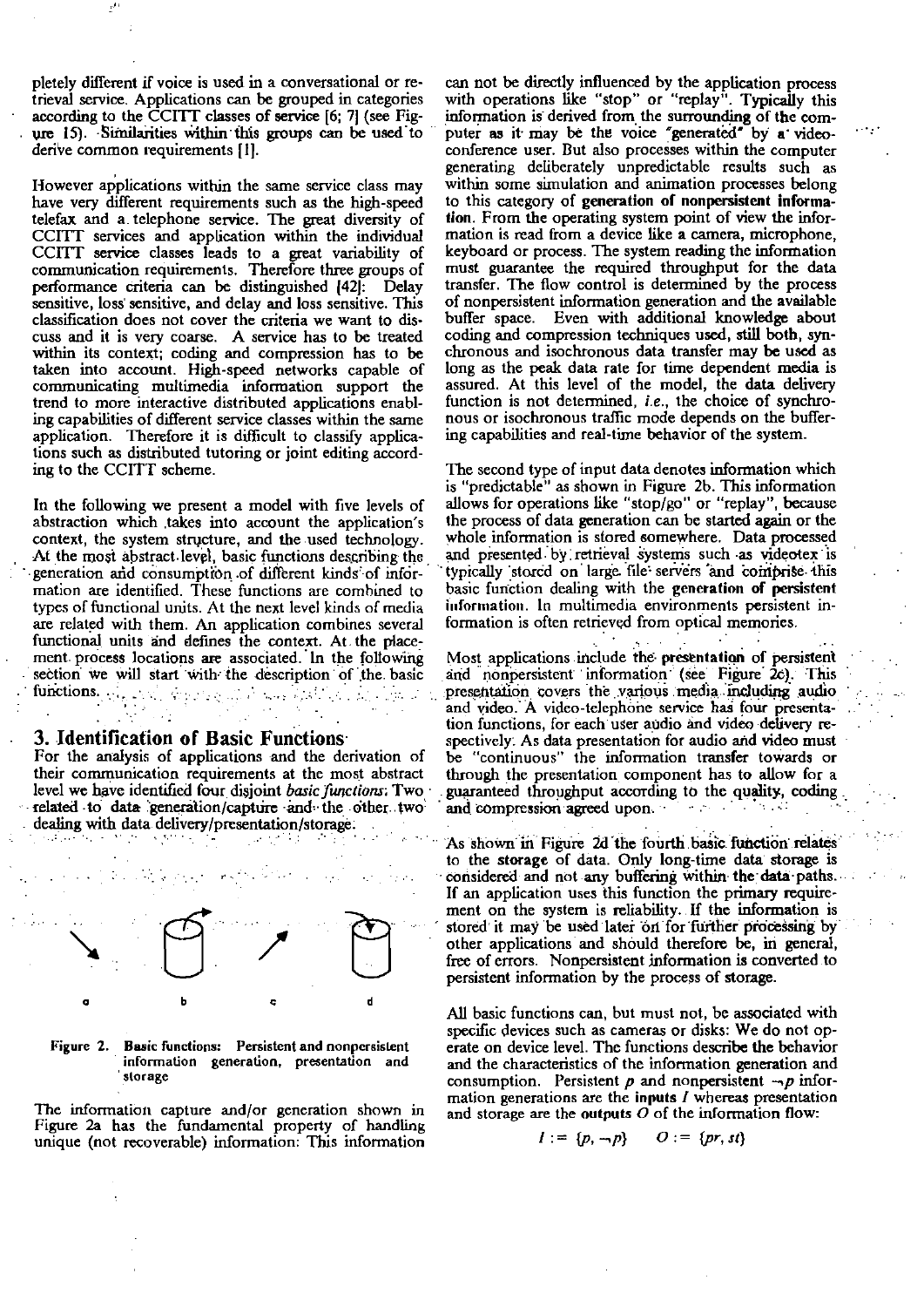All four basic functions are media specific after the process of composition to functional units. If many different kinds of media or various distinct functions with the same kind of media are part of the application, the same basic function appears many times.

At this lowest level of the model we are not able to identify any type of requirements with respect to, e.g., the end-to-end delay of the information. This requirement does not only depend on the media and basic function. additional knowledge is required.

#### 4. Composition of Functional Units

Using the previously introduced basic functions now we are able to combine them towards functional units  $Fu$ . Such a functional unit comprises exactly one source and exactly one sink:<sup>1</sup> Sources may consist of one or two types of input, while sinks have one or two types of output. The composition of basic functions to functional units introduces a data flow of the medium/media associated with these functions. If an application requires many similar basic functions or a bidirectional flow of information, at the configuration and placement process (see the following sections) the application is modelled by assembling various functional units. This also means that various devices may be involved.

With the functional units a set of applicable operation are associated. In the model these operations apply to the functional unit as a whole. In our prototype of a distributed multimedia application we use an objectoriented approach. Unit types are implemented as elasses, the corresponding operations are the class specific methods.  $\mathcal{L}$  is a set of  $\mathcal{L}$  is a set of  $\mathcal{L}$  $\alpha$  ,  $\beta$  ,  $\beta$  ,  $\beta$ 

Functional Units with a Single Input and a **Single Output Function** 

 $\mathcal{L}^{\text{max}}_{\text{max}}$  and  $\mathcal{L}^{\text{max}}_{\text{max}}$ 



functional · units: Figure 3. **Elementary**  $ut := (\{-p\}, \{pr\});$  $ui2 := ((\neg p), \{st\})$  $u(3) := (\{p\}, \{pr\}); u(4) = (\{p\}, \{st\})$ 

As shown in Figure 3 the functional unit type 1 represents the process of capture and presentation of nonpersistent information. A typical example is a person-to-person audio information transfer application where the speaker talks at the source into a microphone generating information in real time while a second person listens at the sink. If continuous media is involved in the information flow within this unit type 1 then throughput guarantees are necessary, synchronous or isochronous mode is required. For discrete media without any relationship to other information (synchronization) the asynchronous traffic mode is usually convenient. Mandatory operations for this unit type are "activate" (initiates the actual data transfer) and "deactivate".

Within the functional unit type 2 nonpersistent information is "converted" to persistent stored information. The user usually tolerates no or only very few errors in stored information (in contrast with the presentation of such information). The only requirement is that the system must be able to capture, transmit and store the information as fast as it is demanded by the information capture process. This highly depends on the media: It is, e.g., easier to store the strokes of a keyboard than to capture, digitize and store video in HDTV quality.

The functional unit type 3 in Figure 3 can typically be used for the modeling of a retrieval service like videotex where an user located at the sink may interactively control the source. The control may explicitly be modelled by operations such as "start", "stop" and "rewind". As discussed at the previous functional unit type, the main requirement is to extract, transmit and present information as fast as it is required by the presentation process. In the case of continuous media the involved devices and communication paths must provide real-time capabilities.

The functional unit type 4 in Figure 3 describes the typical part of a file transfer application. Communication . requirements are primarily independent from the kind of media, there are no requirements related to delay or throughput. In most cases an application requires a file transfer for error free transmission of information. The preferred traffic mode is the asynchronous mode.

These four previously introduced functional units are "elementary". They determine the essential system and communication requirements for the remaining five possible functional units.

**Functional Units with a Single Input and Two Output Functions** 

According to the German translations of "source" we choose the abbreviation Q (Quelle) and for the "sink" we use S  $\Gamma_{\rm c}$ (Senke).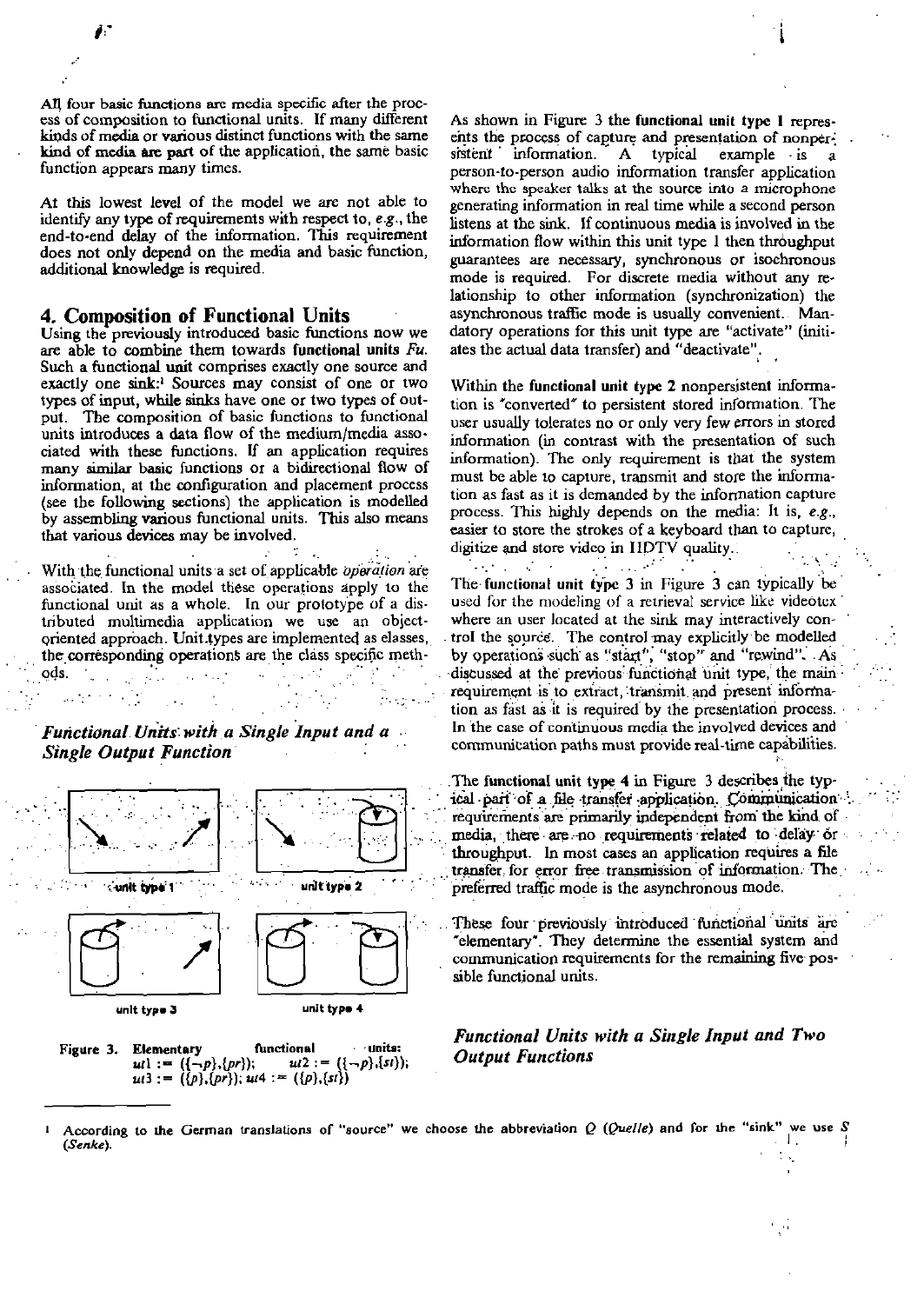

Figure 4. :  $ut5 := (\{-p\}, \{pr, st\});$ <br> $ut6 := (\{p\}, \{pr, st\})$ 

As shown in Figure 4 information presentation and storage is combined at the sink. These processes may occur simultaneously or sequentially.

Consider an application of listening radio and recording music on demand which is shown as functional unit type 5. Reliability is needed because of the storage function, real-time characteristics are required due to the continuous media presentation function.

The following formula does express that sources  $q$  and sinks s of the functional unit types 1  $ut1$  and 2  $ut2$  are the components of a unit type 5  $\hat{u}$ .  $ut5 := (ut1.q \cup ut2.q, ut1.s \cup ut2.s)$ 

Functional unit type 6 combines the functions of unit type 3 and 4 (see Figure 4). The communication requirement of unit type 3 are stronger than those of unit 4, i.e., for persistent information generation, presentation of information is dominant compared with storage: Unit type 6 has the same requirements as unit type 3.  $ui6 := (ui3.q \cup ut4.q, ui3.s \cup ut4.s)$ 

Functional Units with Two Input and One **Output Function** 

 $\mathcal{L}^{\text{max}}(\mathcal{L})$ 



Figure 5. :  $ut7 := (\{p, -p\}, \{pr\});$ <br> $ut8 := (\{p, -p\}, \{st\})$ 

Figure 5 shows the functional units type 7 and 8 where persistent and nonpersistent information is generated together.

An example of the functional unit type 7 is television broadcast. The source may be a news speaker commenting an audio/video sequence which is simultaneously or afterwards sent. At the sink the information is presented as one integrated data stream. At TV on demand a user

may request certain video sequence from the persistent information generation function. The respective communication requirements are those from the functional unit type 1 and 2 together.

 $u\overline{7}$  : = (ut1.a U ut3.a, ut1.s U ut3.s)

The receiving side of a message handling system is an example for a functional unit type 8 as shown in Figure 5. Apart from reliability the communication requirements are determined mainly by the functional unit  $t$ v<sub>De</sub> $3$ .

 $ut8 := (ut2.q \cup ut4.q ut2.s \cup ut4.s)$ 

### Functional Unit with Two Input and Two **Output Functions**





# Figure 6. :  $u(9) = ((p, -p), (pr, st))$ .

Figure 6 shows the functional unit type 9 which can be used to describe a very simple text editing scenario. At the source the keystrokes represent the nonpersistent input and the document the persistent data. The display is the presentation basic function and the storage is the document itself: .

 $ut9 := {ut1.9 \cup ut2.9 \cup ut3.9 \cup ut4.9 \choose ut1.5 \cup ut2.5 \cup ut3.5 \cup ut4.5}.$ 

### 5. Adherence of Media to Functional Units

At this level of abstraction, we bind functional units to<br>the respective kind of media. Together with the kind of<br>media additional information on the coding and compression used are added leading to various properties of the transferred data:

- 1. The first aspect relates to the time intervals between available valid information. We distinguish the following categories based on the moment where valid information becomes available:
	- If the time interval between adjacent events where the information becomes valid is constant with respect to jitter constraints, the delivery of the continuous media will be called strongly periodic. An example is PCM coded voice in a telephone system.
	- If the time intervals between adjacent events where the information becomes valid is given by a periodic function, the delivery of the continuous media will be called weakly periodic.
	- All other means of transfer for continuous media are called aperiodic. An example of an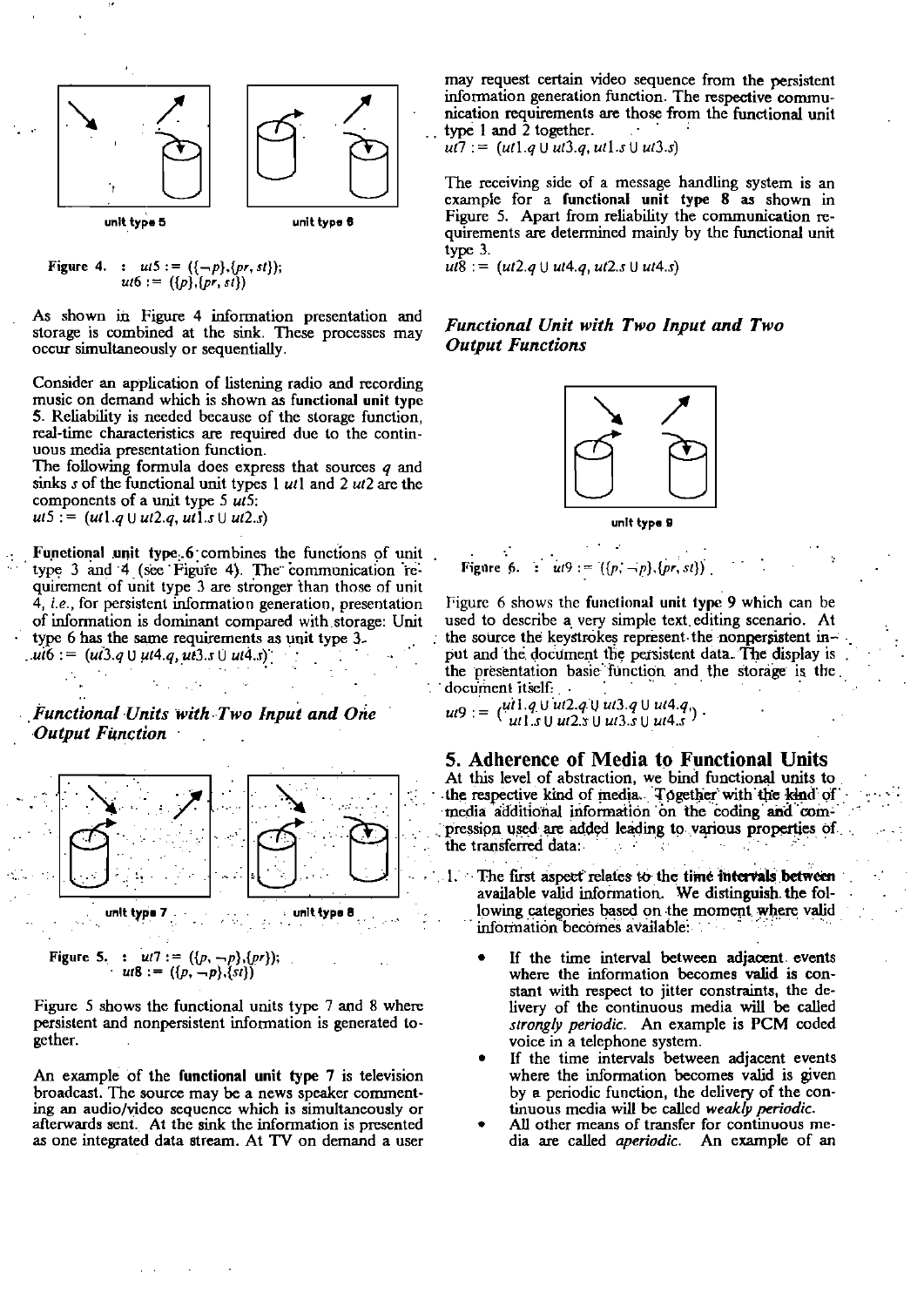aperiodic transfer is the coding of a moving pointer within a shared window: To transmit the current position and status of the buttons periodically blows up communication without much information transfer. The envisioned system will only transmit new information if the position or status has changed.

- $\overline{2}$ . A second aspect refers to variations in the amount of data that becomes valid at these points in time.
	- If the amount of data within the transfer remains constant then the transfer will be called strongly regular. An example is the size of frames delivered by a camera or the sequence audio samples stored on a digital audio compact dise
	- If the amount of data varies periodically in time then the transfer is called weakly regular. Some compression techniques for video make use of this approach: Larger packets are periodically devoted to a single compressed frame whereas smaller subsequent frames makes encode consecutive frame differences. Often the data packets are weakly periodic considering only their long-term mean data volume: According to the coding of moving pictures in MPEG Iframes are compressed single images whereas the compression of P- and B-frames takes into account sequences of images leading to smaller sizes [21]. A typical I:B:P ratio is 10.1:2. As no constant bit rate is delivered for any of those frames, only the long-term average can be described as weakly regular.
		- If the amount of data varies in time but not periodically then the data transfer is denoted as *irregular*. The processing of such data transfers is more sophisticated then the above mentioned alternatives.

For the estimation of the system requirements we use the notion of the respective functional units together with the kind of media, Let us summarize  $\mathbb{R}^n$  . The contract of  $\mathbb{R}^n$ 

- Nonpersistent information generation or presentation of time dependent media requires guaranteed<br>throughput.
- Storage demands for reliability.
- In terms of throughput guarantees for discrete media, nonpersistent information "overrules" any persistent information requirements.
- Persistent information generation in combination with the presentation function and any additional. basic function enables interactive operations between the sink and the source which influences the functional units (ut3, ut6, ut7, ut9) and needs to be modeled as a separate functional unit.

#### 6. Configuration

From the applications' point of view the functional units<br>are "building blocks" which describe at a very abstract level elementary functions. As multimedia applications

usually operate with various media streams, we encompass the situation of combining various functional units in a configuration process.



Figure 7. Example: Configuration of a telephone application

As a first example let us discuss the telephone service. Two functional units of type 1 are combined, namely the processes of nonpersistent information capture and presentation of the kind of medium "voice". Without additional information this combination allows for misleading interpretations such as an unidirectional data flow of an audio stereo signal. Therefore, it is additionally necessary to supply the knowledge of the context to the configuration process which in this special case relates the nonpersistent information capture of one functional unit to the presentation of the other respectively. The context is denoted in Figure 7 by the half circles. Such a context heavily depends upon the application itself and is not always determined by the system only. In terms of our example we are now able to sharpen the notion concerning the end-to-end delay. Since a person with his "processing" capabilities defines essentially this context, the question arises which one-way delay between listening and talking may be tolerated within a conversation. A value up to 600ms is acceptable [4] but lower values around 200ms are strongly encouraged [9; 41]. The essential feature of the context in the telephone application is the "audio loop" as the temporal request-response behavior of the user.



Example: Configuration of a video-phone Figure 8. application

In the case of a unidirectional stereo audio signal or combined audio and video information streams the contexts "ties" together both information streams. The video-phone configuration shown in Figure 8 demonstrates the situation of the respective context between audio and video. As the basic functions tied together are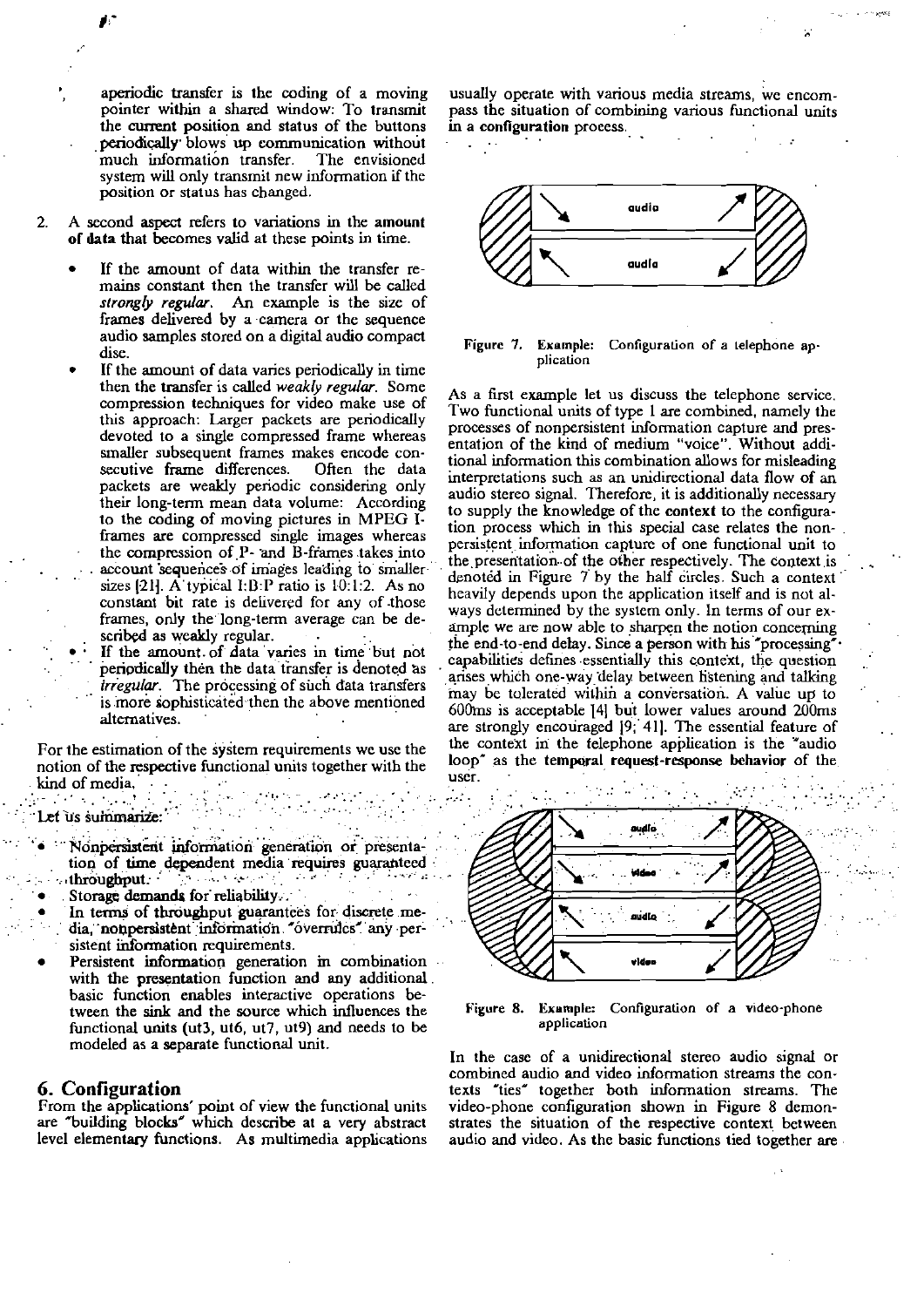both of type input or output respectively the meaning of the context is in terms of a close temporal relationship, *i.e.* **synchronization.** The main feature of *live synchroni*zation is that synchronous input of data should result in synchronous output. Live synchronization should happen automatically; the application is not directly involved. Audio can played ahead of video for about 120 msec, and video **can** be displayed ahead of audio for about 240 msec. Both temporal skews will sometimes be noticed, but can easily be tolerated without any inconvenience by the user [24].

This live synchronization has to be distinguished from the case where data does not evolve on the fly, but is available by the basic function of persistent information generation 1161. In this case, which is caiied *synthelic synchronization* [22], users can freely order the various data entities in the time domain: The context defines a relationship between various basic storage functions. For this purpose, applications need to **be** able to express their synchronization requirements through corresponding language constructs. Notions like "present data entity A "simuitaneously", "alter', "independently" from data entity B" **are** needed [28]. These constmcts apply either to the whole information entity or may refer to time or event stamps within the entity [37].

In general if two basic presentation functions are related<br>by a context life synchronization occurs and if two storage functions a related synthetic synchronization takes<br>place.<br>In order to identify where communication over networks<br>arise it is necessary to introduce the knowledge of lo-

additionally covers all basic functions at both ends of the cations of functions within a. distributed system. This video-phone application in Figure 8, which denotes the category of binding basic functions to locations is additionally covers all basic functions at both ends of the<br>video-phone application in Figure 8, which denotes the<br>feedback characteristics of the user as discussed in the<br>telephone example



Pigure 9. Example: Configuraüon of a messaging sys-**Lern** applicaüon

The notion of the context is not restricted to nonpersistent information input and presentation, as shown in Figure 9 also the other types of basic functions may be **Figure 10.** Conversational service: Placement of a involved. A message generated by the writer within a telephone application involved. A message generated by the writer within a message handling process is deposited at the storage function **drawn** in the left lunctional unit. The receiver A conversationai scwice such **as** the telephone comprixs action is composed of both processes, where the storage and persistent information generation functions are the

same, just separated in the time domain. This fact is shown by the context in Figure 9. The implication of this decoupling in the time domain relates to the end-to-<br>end delay which is not critical any more:

As described in the previous examples, the context denotes the associations of functional units by relating

- several persistent information generation and/or several storage functions, or
- several nonpersistent information generation and/or several oresentation functions.

At this level of the model we **are** able to **analyze** local and distributed application without any distinction. Especially with respect to future integrated multimedia system this approach makes sense: The transfer of audio and video data within a local system presents no problem as long as dedicated boards or/and a single-processing system is used. For a multi-processing system real-time requirements concerning the data transfer within the workstation arises in a similar way as video and audio is **comrnuni**cated over data networks. For sueh a data transfer IPC mechanisms **are** used. These mechanisms were not conceived and developed for the communication of time dependent media. It tums out that todays' IPC mechanisms are not appropriate!

In the case of the video-phone application, the context arise it is necessary to introduce the knowledge of lo-<br> $\frac{1}{2}$ . . telephorie example;: ........ ;. . ........ . . . .... . . ' . possible set of locations; .... ;. . .: .... .... ....:... . ........ ..... :..... . . ,. ~ :...; . ~. . . 'i

Note, for our discussion aspects like late binding and applications has to be related with an element out of the<br>possible set of locations.<br>Note, for our discussion aspects like late binding and<br>object migration are considered implicitly by the knowledge of the application behavior. A model for such applications covers either all potential configurations and placements of the basic functions or a partial view at a certain moment;



reads this message and acts according to the functional at least two different users located at different places (see<br>unit shown at the right. The whole message handling Figure 10). In the placement process we distinguish Figure 10). In the placement process we distinguish be-<br>tween functions with users located at the same place and a distributed systems with involve communication net-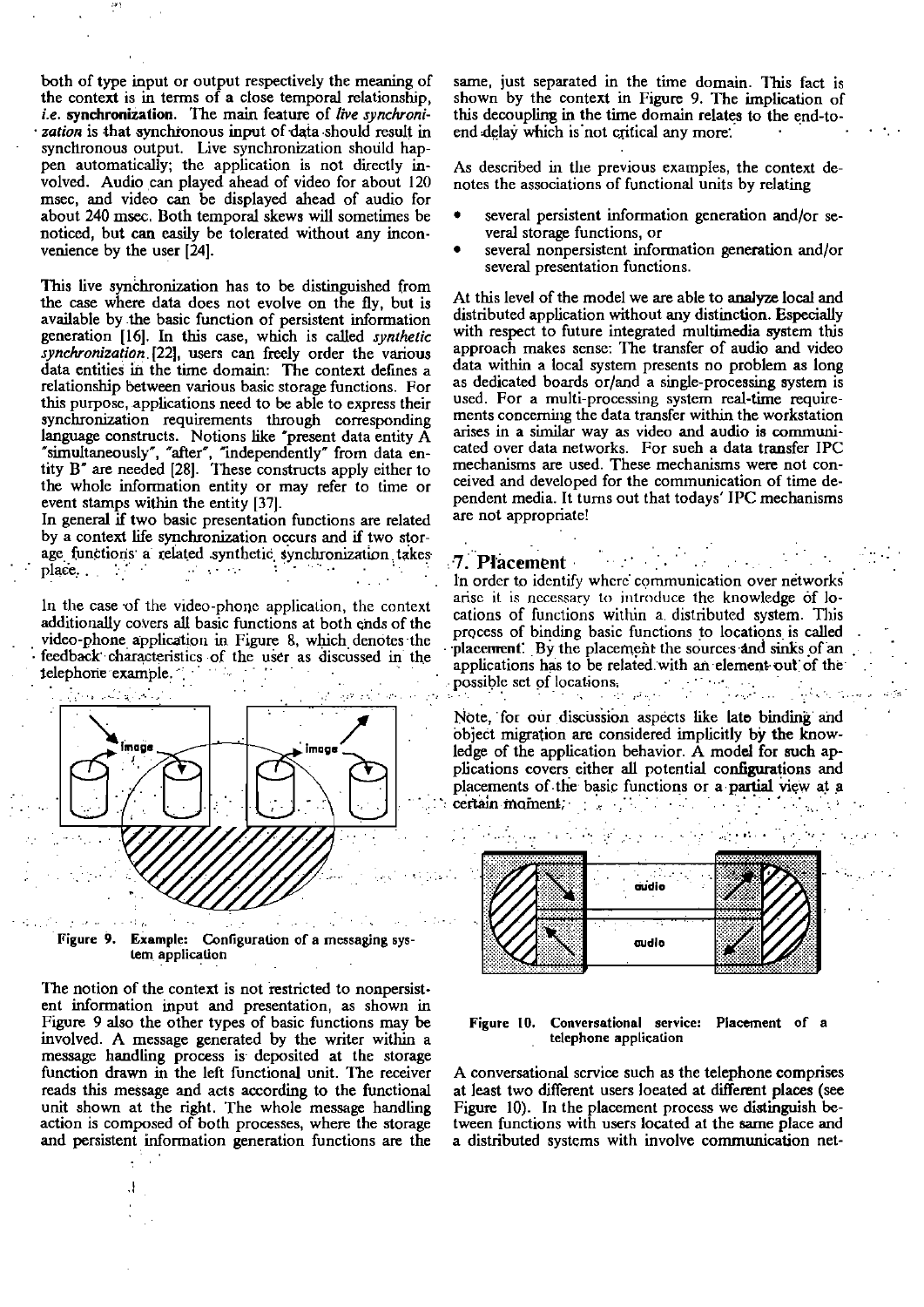works. This communication over networks is shown by the "empty space" between input and output functions within the functional units.



Figure 11. Retrieval service: Placement of a videotex application

The retrieval service is modelled by using the functional units of type 6 and 1 shown in Figure 4. The basic function of persistent information generation is located at a central server, whereas the initiator of the retrieval process is placed somewhere elsc. In Figure 11 these location describing attributes are denoted by the boxes drawn around the basic functions. It depends on the point of view if just one or many users should be considered. The interaction of the user with the central server is modeled as the functional unit type 1. Todays' distribution services allow for very few interactions with the user. High-speed networks providing short response times encourage applications to be more interactive such as the navigation through hypermedia documents [25;



TV as a distribution service is sketched in Figure 12 where the various locations are denoted by different boxes. This communication structure of type broadcast (addressing all potential users) has separate requirements than multicast connections (addressing all users of a subgroup) and unicast connections [5]. A fundamental aspect of protocols for multicast relates to the the reply semantics [8; 19]. It has to be distinguished if the application does not want any response (which is the case in broadcast), or it expects one, some or replies of all

member of the addressed multicast group members. Having identified a multicast communication structure the immediate questions concerns the reply semantics which can not be answered completely without additional knowledge about the application: Consider a full-motion video, multicast communication which is recorded at one station for further evaluation. If the information is highly compressed and application requires post processing of the data, reliability is highly encouraged. At least 1-reliability is needed, which expresses that the answer of the recording station must be returned. On the opposed side, e.g., the recording of an uncompressed video signal of a talk does not impose severe reliability requirements and 0-reliability should be used. Multicast is not only an issue of networks, it has the same functionality in local systems and may therefore also be discussed as part of the configuration process as well.



Figure 13. Messaging service: Placement of a text messaging application

Within a typical messaging system a note is generated at the sender and transmitted to the receiver. There the inessage is extracted from the mailbox, presented, stored and involved in further processing. By the placement the sender and the receiver are mapped onto the individual processes shown in Figure 9 leading to Figure 13.

After the placement, system internal communication can. be distinguished from communication over networks. Nevertheless local and remote communication have the same or at least similar communication requirements to be guaranteed for multimedia applications.

## 8. Case Study: Implementation of an **Audio/Video Distribution Application**

Instead of discussing a complex application scenario showing the whole capabilities of our model, in the following we describe the use of this model for the HeiTS project. In HeiTS a prototype for an audio/video distribution application was developed which is currently being enhanced.

We successfully applied our model to the following areas:

 $\mathbf{1}$ . The audio/video distribution application will be installed in a field trial demonstrating the effectiveness of the dissemination of information applying multimedia technology. This field trial takes place at an IBM branch office starting in April'92. It will help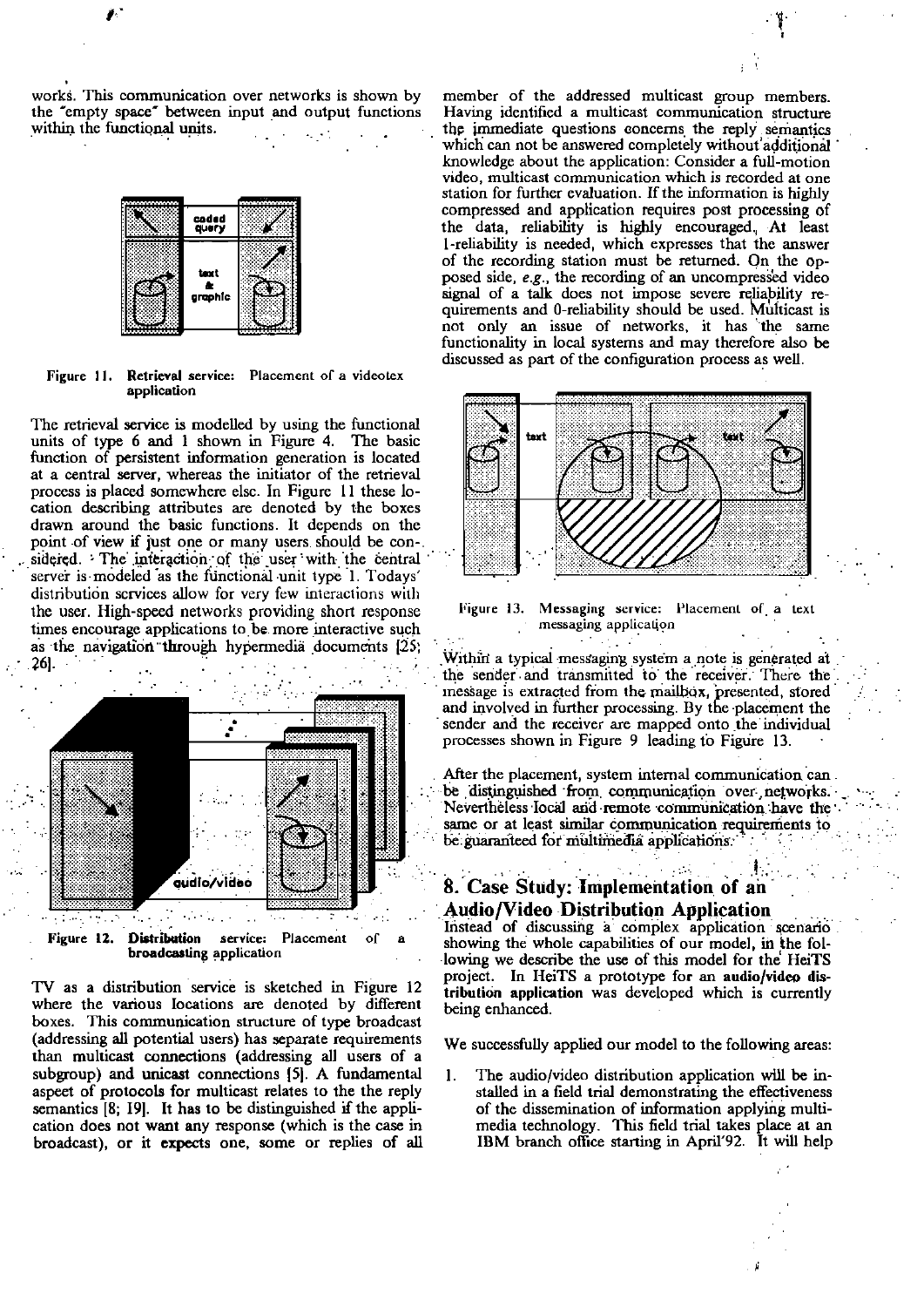us to leam more on the users' needs of such distributed multimedia applications. Together with some of the future users, we enhanced and changed the basic user relevant design issues of the application: Questions like "is there a central informationdistribution-schedule" or, "should a user have the possibility to modiy the schedule of a video clip transmission" were discussed using our modcl.

2. The implementation is based on a stream-handling mn-time system allowing for the usage of continuous data streams (c.g. audio/video) within the application at various levels of abstraction. We choose the object-oriented approach to build a class hierarchy based on the model described in this paper.

Let us now elaborate on the relationship of the "design" and "implementation" to our model.

#### *Design*

At a first glance, an audio/video distribution application looks like a very simple application. A server station sends audio and video information to a group of rernote listening clients. Such an application might immediately be compared with TV. The content as well as the distribution time is defined by a centralized party. Each viewer can decide for himself/herself if he/she wants to receive the distributed information, but he cannot influence the sending prograin. In terms of our modcl, we have a functional unit type *I* from one server to many : clients. The *application's context* between all clients describes that all clients receive the information at the same time. Using computer networks this might be very difficult to achieve, because the clients could be spread over<br>several sub-networks. several sub-networks. The several sub-

The following question arises: "Why should anyone want to have a TV-application on computer systems?" One reason is to make efficient use of one integrated network.<br> **technology** for both, computer, data and audio/video<br>
data. As another reason we believe, computer and data. As another reason we believe, computer and multimedia stands for interactive communication between the user and the multimedia system. Thus the dis-<br>tribution service will evolve to an *information on demand*? service. Distribution no longer means transmission but. . centralized storage of information. In this scenario each client-server communication is a functional unit type 3. Furthermore, there exists no *application's context* between the clients. In theory the clients are not limited in subscribing a multitude of video clips from the server at the same time. Technically there are limitations due to a shortage of resources (e.g. simultaneous storage access, communication bandwidth).

Our application is located somewhere in between these two contrasting scenarios. We want to merge the follow**ing** requiremenl: A cenlrai party is aiiowed to distribuie informalion to a group of viewers (the management want

to give a statement to their employees) and, the clients want to subscribe individually chosen information from a datahase. .. Using thc model, the scenario looks as follows: If the server sends information, the *functional* unit type  $I$  is valid for each client. This means that the client can decide to establish the connection (we say "it joins a group"). A viewer participating in a video distrihution appiication wants to have information on the content (e.g. title, elapsing and remaining time). Therefore, he needs an additional functional unit type 3 representing a transaction, where he can request this information. If no client iistens and no time slot is reserved for a video distribution clip, then the client can select a clip out of the database. This is represented through a *functional unit* type 3. All clients which afterwards join the session can only take part at the current transmission, **as** it is. Again a functional unit type  $I$  is used. The application's context between aU active clients denotes, that they receive the same infomation, which is equivalent to send the information from the server to multiple targets at the sarne time. This does not guarantee the same **hving** time at each client.

We also dernonstrated with our model, that connection establishment can be expressed by different functional unit types in combination with the *application's context*. Currently we extend our transport system to support multiple target connections. Optimization is performed by exploiting multicast facilities of the LANs (IBM Token Ring) and our network layer protocol.

**Implementation**: *Implementation* 

The application runs on IBM Personal System/2 running the IBM Operating System/2 Version 1.3. The user interface as well as the stream-handling is implemented in  $C++$ . We make use of DVI technology: Our first prototype incorporated ActionMedia 750 and we are currently (November'91) integrating ActionMedia II.

. . . . . . . . .

. .

The source code shown in this section demonstrates how the continuous data flow is implemented; any discussion on communication of discrete media is **avoided** (but is  $\sim$ : part of the prototype).

Figure 14 gives an overview of the stream-handling system used by an application. The stream-handling hides the data transfer between input- and output-devices from the application programmer. At the lower interface, the stream-handling is connected to the basic services. Currently they interface the  $OS/2$  file system, the audio/video subsystem (ActionMedia II), and the transport system (HeiTS). Note, the basic services **are** provided by severai libraries and dcvice dnvers which are used to implement source and sink objects (e.g. to read and to write digital, packetized data).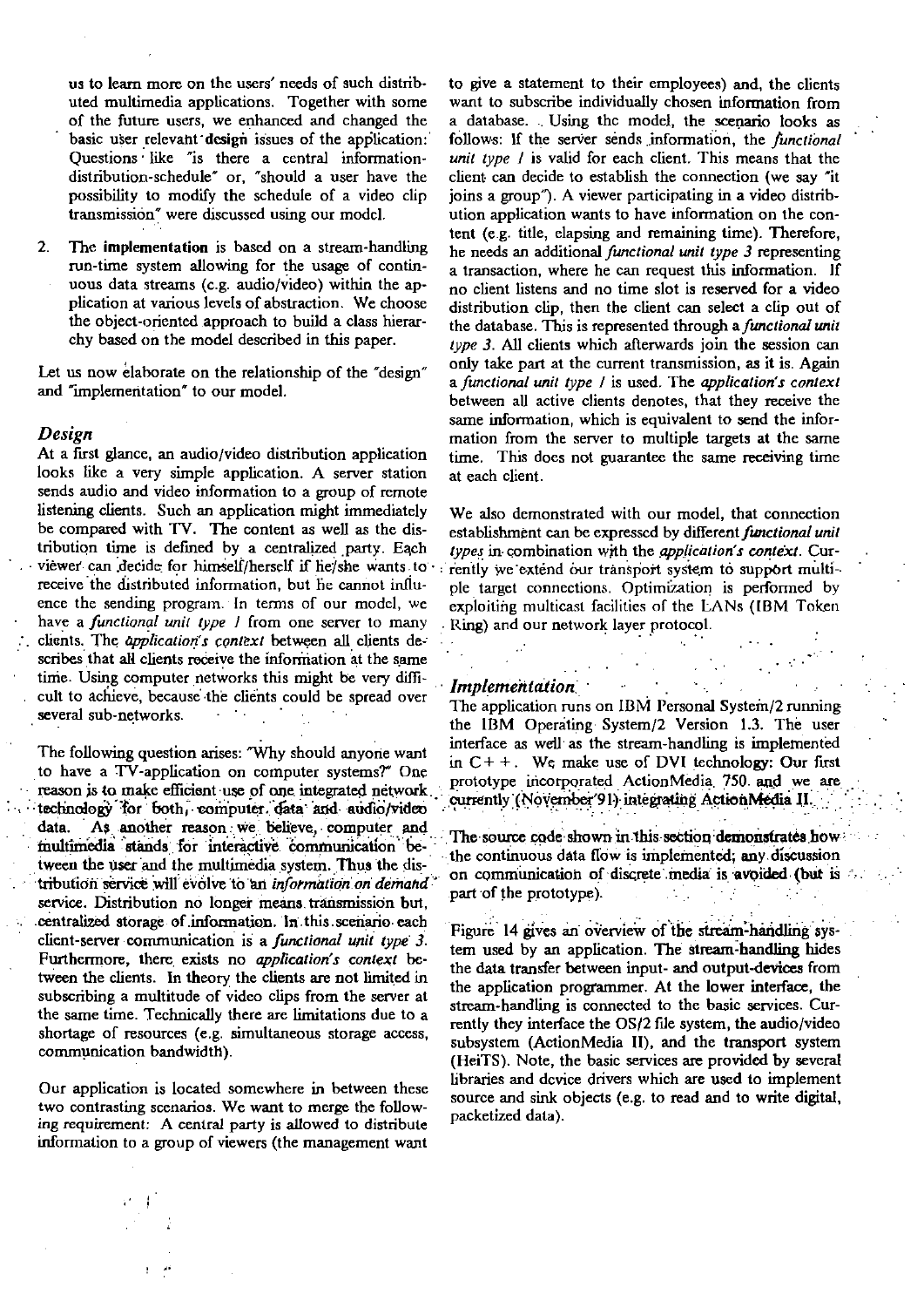



The following code fragment is an example on how an application invokes the stream-handling. Through this interface, the application is controlling streams, sources and sinks (connected to the streams) by invocation of the respective member functions. And the contract of the contract of the contract of the contract of the contract of the contract of the contract of the contract of the contract of the contract of the contract of the contract

Data packets do not "cross" the upper layer interface. Nevertheless, at the application's environment, it is possible to receive predefined messages. These messages are notifications (like communicating a time stamp to the application) or exceptions (allowing the application to react on errors occurring in a stream).

```
pStream = new Stream()= new Source(pStream);
pSrc
pSnk
            = new Sink(pStream);
            -20pen();pSrc
pSnk \rightarrow ->0pen();
pSrc = \frac{1}{2} =>Start();
pSnk
           \rightarrowStart();
             \epsilon and \epsilon is a \epsilonpSak = Stop();
pSrc - Stop();
```
The stream-handling library itself supports a complete thread structure for continuous media streams. The following paradigm is used: A producer (source) writes buffers into a stream and a consumer (sink) reads buffers from a stream. A source and sink are interconnected, whenever they are writing and reading from the same stream. The definitions for the Source and Sink class are symmetric apart from: The member function<br>Source::Read(Buffer \*) and the member function Sink::Write(Buffer). In the corresponding base classes, the member functions Read and Write are not implemented  $( = 0)$  due to the following reason: The interfaces of these functions are demanded, but, media and device related aspects are implemented in the derived classes.

```
class Source
š.
  protected:
    Stream &Strm:
               void Thread():
  public:
               Source
                              (StringStream & s) {Strm = s; }virtual
               SHRC Start
                              () :
                              (void);
    virtual
               SHRC Stop
                              (\text{Buffer *}) = 0;virtual
               SHRC Read
                                           = 0;SHRC Open
    virtual
                              0.
                                           = 0;
    virtual
               SHRC Close
                              \bf{O}\mathcal{E}
```
A Connection between a source and a sink object located on different endsystems is also represented as sink at the producer and as source at the consumer. The class hierarchy give us the chance to model different input, output devices, and connections, having all the same interface for continuous data processing. Deriving new classes means to model the application specific requirements. A Connection class is also derived from a Source and Sink elass. In our project we implement a special unidirectional and multiple target Connection class.

 $\mathcal{O}(\mathcal{O}_\mathcal{O})$  . The set of the set of the  $\mathcal{O}(\mathcal{O}_\mathcal{O})$ The following code fragment shows how a source-thread writes "produced data" into a stream.

```
void Source:: Thread()
₹
  while (!Stop)
  \sim Strm \ll this;
  \mathcal{L}
```
We do not distinguish between several sources and sinks using the basic functions. We directly take into consideration the composition of functional unit types, which also motivates the derivation of different stream classes. <u>The Committee of the Committee of the Committee of the Committee of the Committee of the Committee of the Comm</u><br>The Committee of the Committee of the Committee of the Committee of the Committee of the Committee of the Com

A stream represents a pool of buffers where reading and writing is performed by a first-in-first-out strategy.

 $\label{eq:2} \mathcal{L}_{\text{max}}(\mathcal{L}_{\text{max}}) = \mathcal{L}_{\text{max}}(\mathcal{L}_{\text{max}}) + \mathcal{L}_{\text{max}}(\mathcal{L}_{\text{max}})$ 

```
class Stream
                                              \mathcal{O}(\mathcal{O}(\log n))ł
  \textbf{prated}(\omega) = \omega_{\text{max}} + \frac{\omega_{\text{max}}}{\omega_{\text{max}} + \omega_{\text{max}}}\mathcal{P}^{\mathcal{A}}(\mathcal{C})*QueueArray[];
      Buffer
      int
                     Widx, Ridx;
      Semaphore Sem;
      BOOL
                      Stop;
      virtual
                      void Exception (Exp);
   public:
                      Stream () \{Widx = Ridx = 0;\}void operator \le (Source \le);
      virtual
                      void operator >> (Sink *);virtual
   }
```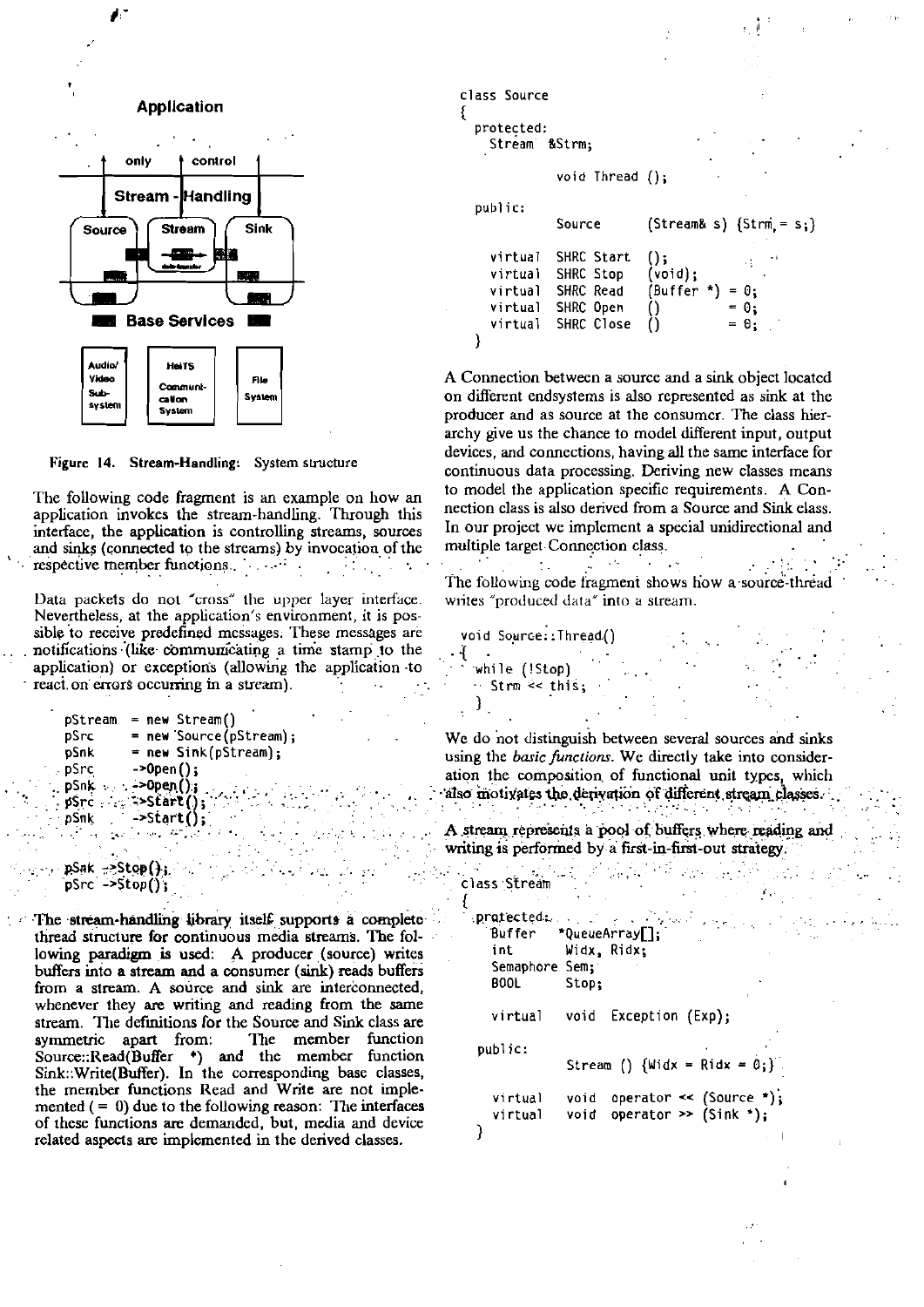The actual implementation only support streams connecting one source and one sink.<sup>2</sup> In order to implement streams representing functional unit types (5-9) with more than one source or one sink, we need to combine the streams into a group. A group maps several input streams into several output streams. Because source threads generate new buffers and the sink threads free them, a multiple copy operations takes place. Our Buffer Management System provides logical copy operations without copying the actual content of the buffers. Only multiple buffer descriptors are copied into the different output streams. A buffer is freed after the last descriptor is freed by a sink thread.

The group is also used to synchronize streams.

```
void Stream::operator << (Source *src)
  Buffer buf:
  Exp
         exp;
  exp = src - > Read(8buf);if (exp)
     Exception(exp);else
     QueueArray[Widx++] = buf;
  if (Widx == Ridx) SyncWait(Sem);
  ₹
```
Basic functions are the basis for functional unit types In the class hierarchy we consider them in creating a new stream and connection classes. The Source and Sink class help us supporting different devices, where media specific aspects are hidden by the Read/Write member functions. The Group represents many aspects of the *application* context. We do not explicitly distinguish between local and distributed applications. A local application connects a source device to a sink device using the same stream object.

The placement is expressed by connecting a Source object to a Connection-Sink object at the producer and, a corresponding Connection-Source is connected to the Sink object at the consumer.

g Magnasius and group and any fit is to an in In this implementation scope as a whole, our model is used to derive the class hierarchy of the application

9. Conclusion and the conclusion  $\mathcal{L}^{\text{max}}$  and  $\mathcal{L}^{\text{max}}$ The description of applications at different levels allows for a classification of applications, hints for their implementation, and the derivation of some communication requirements associated with the individual levels of abstraction. In our model we distinguish:

- Level 1: Basic functions (four types),
- Level 2: Functional units (nine types),
- Level 3: Adherence of media
- Level 4: Configuration by additional context specification, and
- $\mathcal{L}^{(1)}$  $\mathcal{L}_{\text{max}}$  ,  $\mathcal{L}_{\text{max}}$ Level 5: Placement

As we have demonstrated, it is not possible to simply derive all media transfer requirements from the technology only, the application's context is essential: The toleration of errors within a voice stream depends e.g. heavily on the compression techniques applied. The tolerable end-to-end delay is mainly determined by the context of the application: E.g., in a one-way stereo playback of a concert larger delays are tolerable than in a telephone conversation.

From our first experiments in multimedia within the DiME project we learned that an object-oriented approach is very promising at the application programming interface [33] as well as for the upper-layer communication services [36]. The application prototype is being developed as a result of the presented model; it serves as demonstrator for HeiTS (our IBM ENC Heidelberg High-Speed Transport System).

In our model we assume that the kind of media is the same in the source and in the sink. [11; 13] demonstrates the necessity of media conversion. One example is the text to speech conversion for visually handicapped people [27] Instead of binding the kind of media to the whole functional unit in the adhcrence process, we must allow for different kinds of media at the source and sink. We are currently enhancing the model towards media conversion and elaborating the implications of this supplement.  $\mathcal{L}^{\text{max}}_{\text{max}}$  , where  $\mathcal{L}^{\text{max}}_{\text{max}}$ 

Analyzing the different communication services according to the CCITT classification with our model we encompass a nice correlation: Each type of service has very few different basic functions, *i.e.*, mostly two and sometimes three: A conversational service is built from functional units of type 1 and always has e.g. two different basic functions. Whereas most of local multimedia and especially hypermedia applications comprise all four basic functions. The reason for this is the cost and availability of appropriate communication systems. In LANs, applications also tend to comprise the four basic functions. In WANs the same behavior is anticipated: The evolution of high-speed multimedia applications reveals a convergence of different services towards integrated applications.

We would like to thank Bernd Schöner for initial discussions on the media dependency of communication requirements. With many valuable comments Dietmar Hehmann, Wolfgang Johannsen and Berthold Köhler contributed significantly to the quality of this paper.

Assume, we want to synchronize the video and the audio data by interleaving the corresponding frames. All frames with the same time stamps are combined into the same buffer. For this application requirement it is sufficient to create only one source and one sink class which control the combined audio video data flow.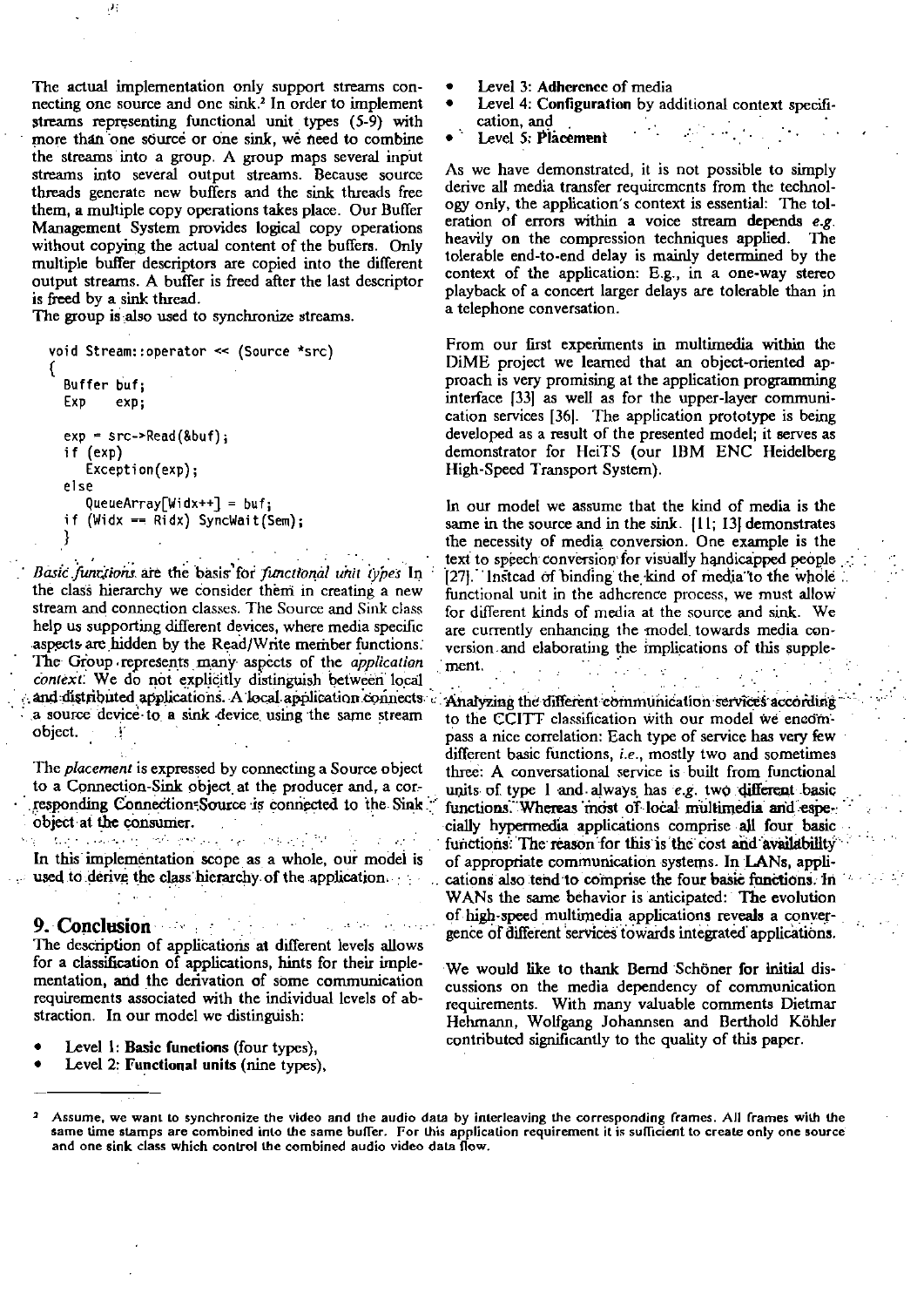# References

- $[1]$ Heinrich Armbrüster. Broad-Band Services in the Office and Home. IEEE Journal on Selected Areas in Communication, vol.4 no.4, Jul. 1986, pp. 429-437<br>Heinrich Armbrüster. V
- $[2]$ Weiterentwicklung der Telekommunikation: Universalnetz ntz, vol.40, No.8, 1987, pp. Breitband-ISDN. 564-569.
- Armbrüster, Heinrich Hans Jörg Rothamel:  $[3]$ Breitbandanwendungen und -dienste: Qualitative und quantitative Anforderungen an künftige Netze; ntz, vol. 43, no. 3, 1990, pp. 150-159.
- Bell Telephone Labs.; Engineering and Operations  $[4]$ in the Bell System; AT&T Bell Labs, 1984.
- K. P. Birman, T.A. Joseph; Exploiting Replication  $\vert$ 5| in Distributed Systems; In: Distributed Systems, Editor: Sape Mullender, Addison-Wesley, New York, 1989, pp. 319-367.
- The International Telegraph  $[6]$ and Telephone Consultative Committee; Broadband Aspects of ISDN; CCITT Study Group XVIII Recommendation 1.121, Temporary Document 49, 1988.
- International Telegraph and Telephone Consultative  $\vert 7 \vert$ Committee: B-ISDN Service Aspects: CCITT Study Group XVIII, Draft Recommendation 1.211,<br>Geneva, 23-25 May 1990.
- [8] David R. Cheriton, Willy Zwaenepoel; Distributed Process Groups in the V-Kernel: ACM Transaction on Computing Systems, vol. 3 no. 2, May 1985, pp. 77-107.
- Thomas M. Chen, Jean Walrand, David G.  $[9]$ Messerschmitt; Dynamic Priority Protocols for Packet Voice; IEEE Journal on Selected Areas in Communications, vol. 7 no. 5, Jun. 1989, pp.
- [10] Clarence A. Ellis, Simon J. Gibbs, Gail L. Rein, Groupware: Some Issues and Experiences; Communication of the ACM, vol.34, no.1, January 1991, pp.38-58.
- [11] Warren E. Falconer, John A. Hooke, Telecommunication services in the Next Decade. Proceedings of the IEEE, vol.74, no.9, Sept. 1986, pp.1246-1261.
- [12] *Domenico Ferrari*; Client Requirements for Real-Time Communication Services; International Computer Science Institute, Technical Report 90-007, Berkeley, March 1990.
	- [13] G. D. Flinchbaugh, P. L. Martinez, D. S. Rouse; Network Capabiltities in Support of Multimedia Applications; IEEE Global Telecommunications Conference & Exhibition (GLOBECOM), Conference Record vol. 1, San Diego, Dec. 2-5, 1990, pp. 322-326.
	- [14] Dietmar Hehmann, Ralf Guido Herrtwich, Werner Schulz, Thomas Schütt, Ralf Steinmetz; HeiTS -Architecture and Implementation of the Heidelberg High-Speed Transport System; 2nd International Workshop on Network and Operating System Support for Digital Audio and Video, Heidelberg, Nov. 18-19, 1991.
	- [15] Lutz Henkel, Heinrich J. Stüttgen; Transportdienste in Breitbandnetzen; GI Conference, Communi-

cation in Distributed Systems, February 1991, Mannheim, Germany.

- Applications of Future [16] Ralf Guido Herrtwich, Ralf Steinmetz; Towards In-. tegrated Multimedia Systems: Why and How; Informatik-Fachberichte, no. 293, Springer Verlag. 1991, pp.327-342.
	- [17] Dietmar Hehmann, Ralf Guido Herrtwich, Ralf Steinmetz; Creating HeiTS: Objectives of the<br>Heidelberg High-Speed Transport System; IBM ENC Technical Report no.43.9102, 1991, and F&E Projekt-Bericht, Gl'91, Darmstadt, 14.10-18.10  $1991.$
	- [18] Dietmar Hehmann, Michael Salmony, Heinrich Stüttgen; Transport Services for Multimedia Applications; Proceedings of the IFIP WG 6.1/WG 6.4 Workshop on Protocols for High Speed Networks, North Holland, 1989, 303-321
	- [19] Larry Hughes; Multicast Response Handling Taxonomy; Computer Communications, vol. 12 No 1, Feb. 1989, pp. 39-46.<br>[20] Jaghdish C. Kohli, Dar S. Biring, Gasper L. Raya;
	- Emerging Broadband Packet-Switch Tecnology in Integrated Information Networks; IEEE Network, Nov. 1988, vol.2 no.6, pp. 37-51.
	- [21] Didler Le Gall; MPEG: A Video Compression Standard for Multimedia Applications; Communications of the ACM, vol.34, no.4, April 1991, pp.46-58.
	- [22] Thomas D.C. Little, Arif Ghafoor, Network Considerations for Distributed Multimedia Objects Composition and Communication; IEEE Network Magazine, vol.4 no.6, Nov. 1990, pp. 32-49.
	- [23] .Thomas Meyer; Anwendungsszenarien für verteilte Multimedia-Systeme basierend auf Hochgeschwindigkeitsnetzen; Diploma Thesis, University of Mannheim, 1991.
	- [24] Alan Murphy, Lip Synchronization; Personal Communication on a Set of Experiments, 1990.
	- [25] Jakob Nielsen; the Art of Navigating through Hypertext; Comm. of the ACM vol. 33 nr. 3, 1990, pp. 298-310.
	- [26] Jakob Nielsen, Hypertext and Hypermedia; Academic Press, 1990.<br>[27] Laura R. Pate; Trends in Multimedia Applications
	- and the Network Models to Support them; IEEE Global Telecommunications Conference & Exhibition (GLOBECOM), Conference Record vol. 1, San Diego, Dec. 2-5, 1990, pp. 317-321.
	- [28] Jonathan B. Postel, Gregory G.Finn, Alan R. Katz, Joyce K.Reynolds. An Experimental Multimedia. Mail System. ACM Transactions on Office Information Systems, vol.6, no.1, Jan. 1988, pp. 63-81.
	- $\lceil 29 \rceil$ Izhak Rubin, Joseph E. Baker; Media Access Control for High-Speed Local Area and Metropolitan Area Communication Networks; Proc. of the IEEE, vol. 78, no. 1, January 1990.
	- [30] Sunil Sarin, Irene Greif; Computer-Based Real-Time Conferencing Systems; IEEE Computer, vol. 18, no. 10, Oct. 1985, pp. 33-45.
	- The Potential of Broadband [31] Michael Salmony. ISDN. Computer Standards & Interfaces 8, 1988, pp. 15-21.
	- [32] Gerd Schürmann, Uwe Holzmann-Kaiser; Distributed Multimedia Information Handling and Proc-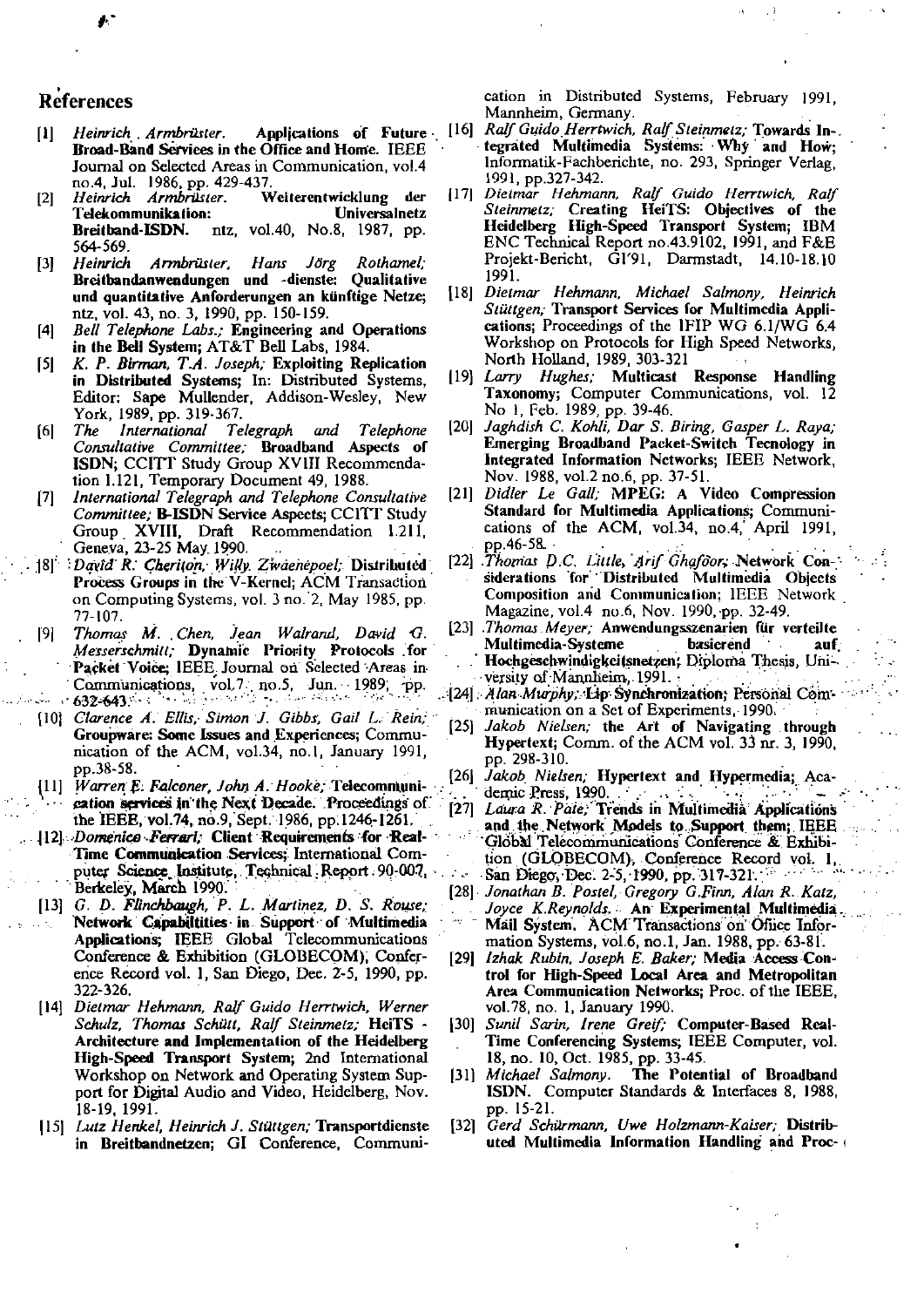essing; IEEE Network Magazine, vol.4 no.6, Nov. 1990, pp. 23-31.

- [33] Ralf Steinmetz, Reinhard Heite, Johannes Rückert, Bernd Schöner: Compound Multimedia Objects -Integration into Network and Operating Systems: International Workshop on Network and Operating System Support for Digital Audio and Video, International Computer Science Institute, Berkeley, Nov. 8-9, 1990
- $[34]$ Doug Sherpherd, Michael Salmony. Extending OSI to Support Synchronisation Required by Multimedia Applications. Computer Communications, vol.13, no.7, Sept. 1990, pp.399-406.
- [35] Ralf Steinmetz, Johannes Rückert, Wilfried Racke; Multimedia-Systeme; Informatik Spektrum, Springer Verlag, vol. 13, no. 5, 1990, pp. 280-282.
- Bernd Schöner, Johannes Rückert, Ralf Steinmetz;  $[36]$ Media Related Requirements for Communication Scrvices; 6th IEEE International Workshop on Telematics, Corea, September 1991.
- $[37]$ Ralf Steinmetz; Synchronization Propertics in Multimedia Systems; IEEE Journal on Selected

Areas in Communication, vol. 8, no. 3, April 1990, pp. 401-412.

- [38] Ralf Steinmetz, Christian Fritzsche; Abstractions for Continuous-Media Programming; 2nd International Workshop on Network and Operating System Support for Digital Audio and Video, Heidelberg, Nov. 18-19, 1991.
- [39] Ralf Steinmetz, Ralf Guido Herrtwich; Integrierte verteilte Multimedia-Systeme; Informatik Spektrum, Springer Verlag, vol.14, no.5, October 1991, pp.280-282.
- [40] Yasukazu Terada; High Speed, Broadband Communications and OSI, North-Holland, Computer Standards & Interfaces 7, 1988, pp. 23-28.
- [41] Po-Choi Wong, Tak-Shing Peter Yum; An Integrated Sevices Token-Controlled Ring Network: IEEE Journal on Selected Areas in Communications, vol.7 no.5, Jun. 1989, pp. 670-679.
- [42] David J. Wright, Michael To, Telecommunication Applications of the 1990s and their Transport Requirements; IEEE Network Magazine, vol.4, no.2, March 1990, pp.34-40.

| <b>Service Classes</b>                                                                                        | <b>Type of Information</b>                                                 | <b>Examples of broadband services</b>                                                                                                                      | <b>Characteristics</b>                                                                                                                                                                                                                                                     |  |
|---------------------------------------------------------------------------------------------------------------|----------------------------------------------------------------------------|------------------------------------------------------------------------------------------------------------------------------------------------------------|----------------------------------------------------------------------------------------------------------------------------------------------------------------------------------------------------------------------------------------------------------------------------|--|
| Conversational Services                                                                                       | Moving pictures                                                            | Video telephony,<br>Video-conference.<br>Video sul veillance,<br>Video transmissión service                                                                | Bidirectional dialogue communication with<br>real-time end to-end information transfer-<br>from user to user/host. The flow of the<br>user information may be bidirectional<br>symmetric, bidirectional asymmetric or in<br>specific cases unidirectional                  |  |
|                                                                                                               | Sound                                                                      | Multiple sound-programme<br>signals                                                                                                                        |                                                                                                                                                                                                                                                                            |  |
|                                                                                                               | <b>Data</b>                                                                | High speed unrestricted digital<br>information transmission service,<br>High volume file transfer service,<br>High speed teleaction.                       |                                                                                                                                                                                                                                                                            |  |
|                                                                                                               | <b>Document</b>                                                            | High speed Telefax,<br>High resolution image communi-<br>cation service.<br>Document communication service                                                 |                                                                                                                                                                                                                                                                            |  |
| Messaging services                                                                                            | Moving pictures<br>and sound                                               | Video mail service                                                                                                                                         | Offers user-to-user communication be-<br>tween individual users via storage units<br>with store-and-foreward, mailbox and/or<br>message handling functions.                                                                                                                |  |
|                                                                                                               | Document                                                                   | Document mail service<br>state of the control of the control                                                                                               |                                                                                                                                                                                                                                                                            |  |
| Retrieval services:                                                                                           | Text; data, graph "<br>ics, sound, still Im-<br>ages, moving<br>pictures . | "Broadband videotex, "<br>Video retrieval service,<br>High resolution image retrieval<br>service.<br>Document retrieval service,<br>Data retrieval service | The user can retrieve information stored<br>In information centers and in general for,<br>public use on an individual basis. This in-<br>formation will be sent on his demand<br>the contract of the contract of the                                                       |  |
| <b>Distribution services</b><br>without user individual<br>presentation control<br>$\mathbf{E}(\mathbf{r},t)$ | Video                                                                      | Existing quality TV distribution,<br>Extended quality TV distribution,<br>High definition TV distribution,<br>Pay-TV                                       | These service include broadband ser-<br>vices. They provide continuous flow of in-<br>formation which is distributed from a.<br>central source to an unlimited number of<br>authorized receivers. The user cannot<br>control the start and order of the presen-<br>tation. |  |
|                                                                                                               | Text, graphics, still<br>Images                                            | Document distribution service                                                                                                                              |                                                                                                                                                                                                                                                                            |  |
|                                                                                                               | Data                                                                       | High speed unrestricted digital<br>information distribution service                                                                                        |                                                                                                                                                                                                                                                                            |  |
|                                                                                                               | Moving pictures<br>and sound                                               | Video information distribution<br>service                                                                                                                  |                                                                                                                                                                                                                                                                            |  |
| <b>Distribution services</b><br>with user individual<br>presentation control                                  | Text, graphics,<br>sound, still Images                                     | Full channel broadcast<br>videography                                                                                                                      | Information is provided as a sequence of<br>information entitles with cyclical repe-<br>tition. The user has individual access,<br>controls start and order of presentation.                                                                                               |  |

Figure 15. Broadband Services: Short form of the CCITT Recommendations 1.121 [6]

### Appendix